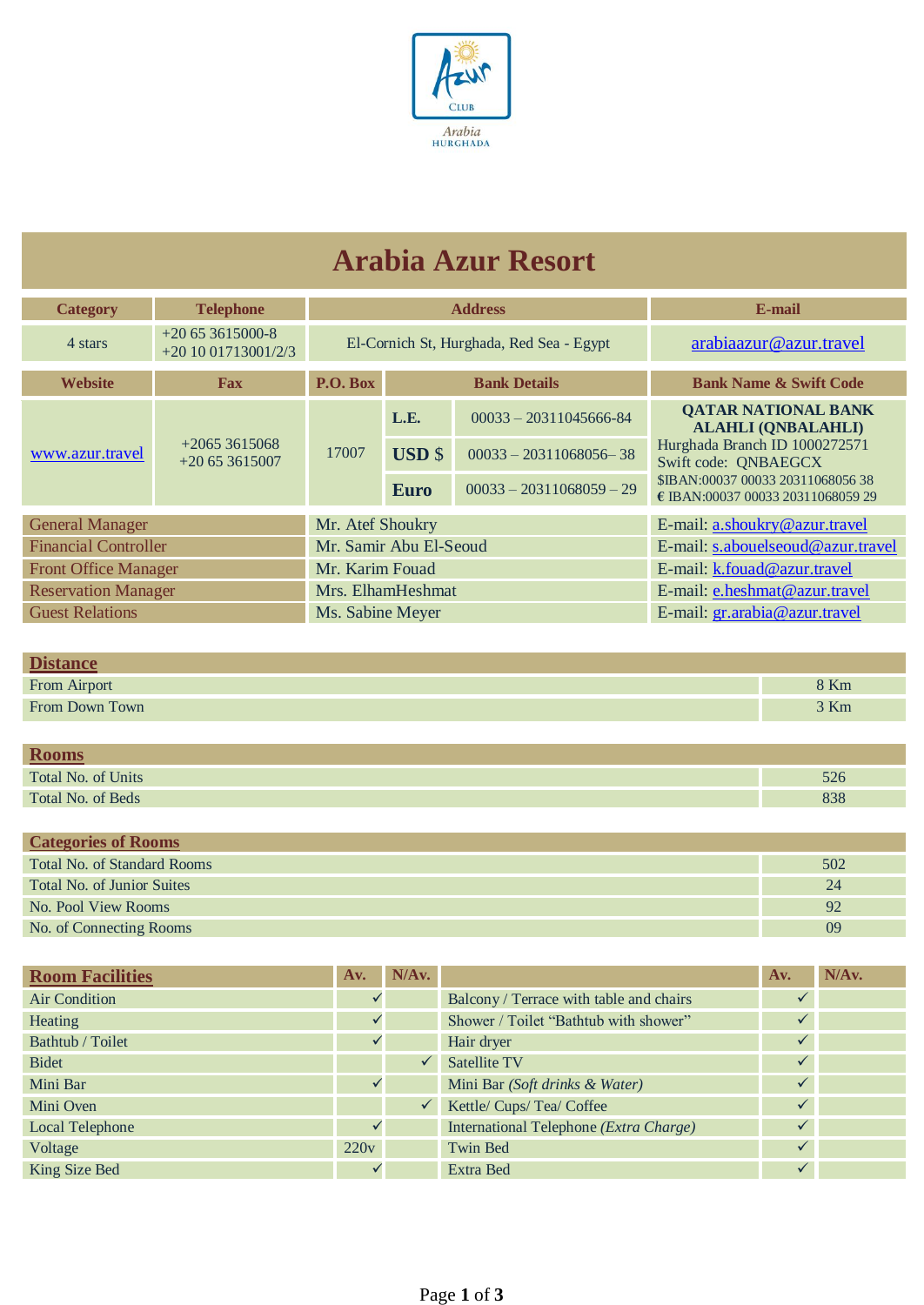

| <b>Hotel Facilities</b>                   | Av.          | N/Av.            | <b>Charge</b>  | Free         |
|-------------------------------------------|--------------|------------------|----------------|--------------|
| Safe Deposit Box in all guest rooms       | $\checkmark$ |                  |                | ✓            |
| Internet Terminals(Free Lobby Area)       | $\checkmark$ |                  | $\checkmark$   |              |
| <b>Shops</b>                              | $\checkmark$ |                  | $\checkmark$   |              |
| Laundry                                   | $\checkmark$ |                  | $\checkmark$   |              |
| Shuttle Bus (Down Town)                   |              | $\checkmark$     |                |              |
| <b>Car Park</b>                           | $\checkmark$ |                  |                | $\checkmark$ |
| <b>Car Rental</b>                         | $\checkmark$ |                  | $\checkmark$   |              |
| Doctor                                    | $\checkmark$ |                  | $\checkmark$   |              |
| <b>Currency Exchange Service</b>          |              | $\checkmark$     |                |              |
| Credit Cards (AMEX, Visa, MasterCard)     | $\checkmark$ |                  |                |              |
| <b>Entertainment</b>                      |              |                  |                |              |
| Live Band                                 | $\checkmark$ |                  |                | $\checkmark$ |
| <b>Animation Programs</b>                 | $\checkmark$ |                  |                | $\checkmark$ |
| <b>Folkloric Shows</b>                    | $\checkmark$ |                  |                | ✓            |
| <b>Sports Facilities</b>                  |              |                  |                |              |
| <b>Gym Room</b>                           | $\checkmark$ |                  |                | $\checkmark$ |
| Sauna                                     | $\checkmark$ |                  | $\checkmark$   |              |
| <b>Steam Bath</b>                         | $\checkmark$ |                  | $\checkmark$   |              |
| Jacuzzi                                   | $\checkmark$ |                  | $\checkmark$   |              |
| Massage                                   | $\checkmark$ |                  | $\checkmark$   |              |
| Bicycle                                   | $\checkmark$ | $+$              | $\checkmark$   |              |
| <b>Billiard</b>                           | $+$          | $\checkmark$     |                | $+$          |
| Horse Riding                              | $\checkmark$ | $\ddot{}$        |                | ✓            |
| Swimming Pool (Fresh Water)               |              | $\checkmark$     |                | $+$          |
| Swimming Pool (Sea Water)                 | $\checkmark$ | $\! + \!$        |                | $\checkmark$ |
| Heated Swimming Pool - Winter season only |              | $\checkmark$     |                | $+$          |
| <b>Indoor Swimming Pool</b>               | $\checkmark$ | $^{+}$           |                | ✓            |
| <b>Tennis Court</b>                       |              | $\checkmark$     | Flood<br>Light |              |
| <b>Football Court</b>                     | $\checkmark$ | $^{+}$           |                | $\checkmark$ |
| <b>Squash Court</b>                       |              | ✓                |                | $^{+}$       |
| Volleyball court                          | $\checkmark$ | $^{+}$           |                | ✓            |
| <b>Table Tennis</b>                       |              | $\checkmark$     |                | $\pm$        |
| <b>Water Sports Center</b>                | $\checkmark$ |                  |                | $\checkmark$ |
| Pedal Boat                                | $\checkmark$ | $\boldsymbol{+}$ | $\checkmark$   |              |
| <b>Banana Boat</b>                        |              | $\checkmark$     | $\pm$          |              |
| Windsurf                                  | $\checkmark$ |                  | $\checkmark$   |              |
| Diving                                    | $\checkmark$ |                  | $\checkmark$   |              |
| <b>Snorkeling Equipment</b>               | $\checkmark$ |                  | $\checkmark$   |              |
| <b>Beach &amp; Pool Facilities</b>        | $\checkmark$ |                  | $\checkmark$   |              |
| Sun Beds                                  |              |                  |                |              |
| <b>Sun Shades</b>                         | $\checkmark$ |                  |                | $\checkmark$ |
| Towels                                    | $\checkmark$ |                  |                | $\checkmark$ |
| <b>Beach Volleyball Court</b>             | $\checkmark$ |                  |                | $\checkmark$ |
| <b>Beach Football Court</b>               | $\checkmark$ | $\pm$            |                | $\checkmark$ |
|                                           |              | $\checkmark$     |                |              |